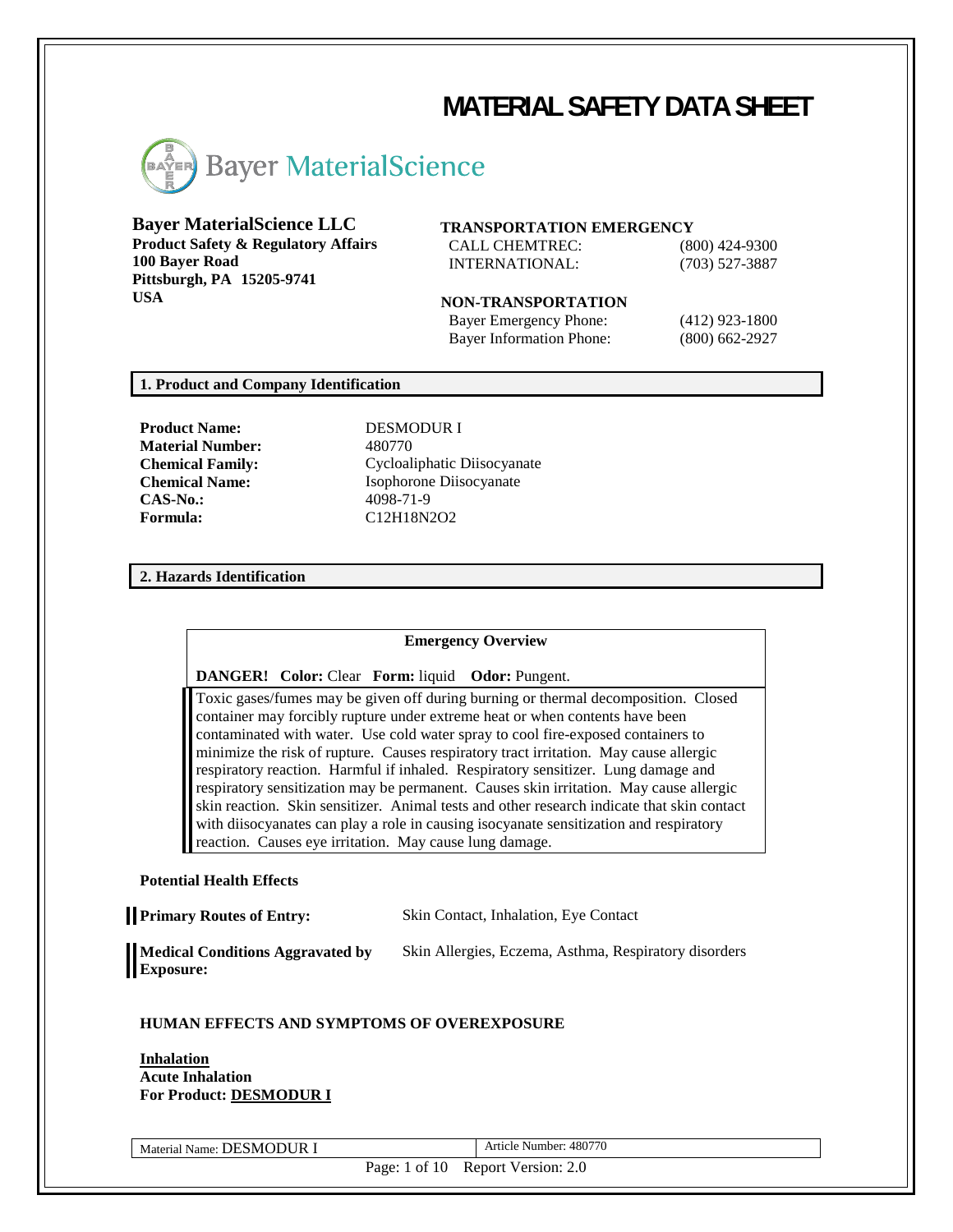Diisocyanate vapors or mist at concentrations above the TLV or PEL can irritate (burning sensation) the mucous membranes in the respiratory tract (nose, throat, lungs) causing runny nose, sore throat, coughing, chest discomfort, shortness of breath and reduced lung function (breathing obstruction). Persons with a preexisting, nonspecific bronchial hyperreactivity can respond to concentrations below the TLV or PEL with similar symptoms as well as asthma attack or asthma-like symptoms. Exposure well above the TLV or PEL may lead to bronchitis, bronchial spasm and pulmonary edema (fluid in lungs). Chemical or hypersensitivity pneumonitis, with flu-like symptoms (e.g., fever, chills), has also been reported. These symptoms can be delayed up to several hours after exposure. These effects are usually reversible.

#### **Chronic Inhalation For Product: DESMODUR I**

As a result of previous repeated overexposures or a single large dose, certain individuals may develop sensitization to diisocyanates (asthma or asthma-like symptoms) that may cause them to react to a later exposure to diisocyanates at levels well below the TLV or PEL. These symptoms, which can include chest tightness, wheezing, cough, shortness of breath or asthmatic attack, could be immediate or delayed up to several hours after exposure. Extreme asthmatic reactions can be life threatening. Similar to many nonspecific asthmatic responses, there are reports that once sensitized an individual can experience these symptoms upon exposure to dust, cold air or other irritants. This increased lung sensitivity can persist for weeks and in severe cases for several years. Sensitization can be permanent. Chronic overexposure to diisocyanates has also been reported to cause lung damage (including fibrosis, decrease in lung function) that may be permanent.

#### **Skin**

# **Acute Skin**

#### **For Product: DESMODUR I**

Causes irritation with symptoms of reddening, itching, and swelling. Can cause sensitization. Persons previously sensitized can experience allergic skin reaction with symptoms of reddening, itching, swelling, and rash. Cured material is difficult to remove.

#### **Chronic Skin**

#### **For Product: DESMODUR I**

Potent skin sensitizer. Once sensitized , an individual may react to direct skin contact or even to airborne levels below the TLV with reddening, swelling, rash and in severe cases blistering and hives. These symptoms may be immediate or delayed several hours. Animal tests and other research indicate that skin contact with diisocyanates can play a role in causing isocyanate sensitization and respiratory reaction. This data reinforces the need to prevent direct skin contact with isocyanates.

# **Eye**

#### **Acute Eye For Product: DESMODUR I**

Causes irritation with symptoms of reddening, tearing, stinging, and swelling. May cause temporary corneal injury. Vapor may cause irritation with symptoms of burning and tearing.

#### **Chronic Eye For Product: DESMODUR I**

Prolonged vapor contact may cause conjunctivitis.

# **Ingestion**

# **Acute Ingestion**

#### **For Product: DESMODUR I**

May cause irritation; Symptoms may include abdominal pain, nausea, vomiting, and diarrhea.

# **Carcinogenicity:**

No Carcinogenic substances as defined by IARC, NTP and/or OSHA

Material Name: DESMODUR I Article Number: 480770

Page: 2 of 10 Report Version: 2.0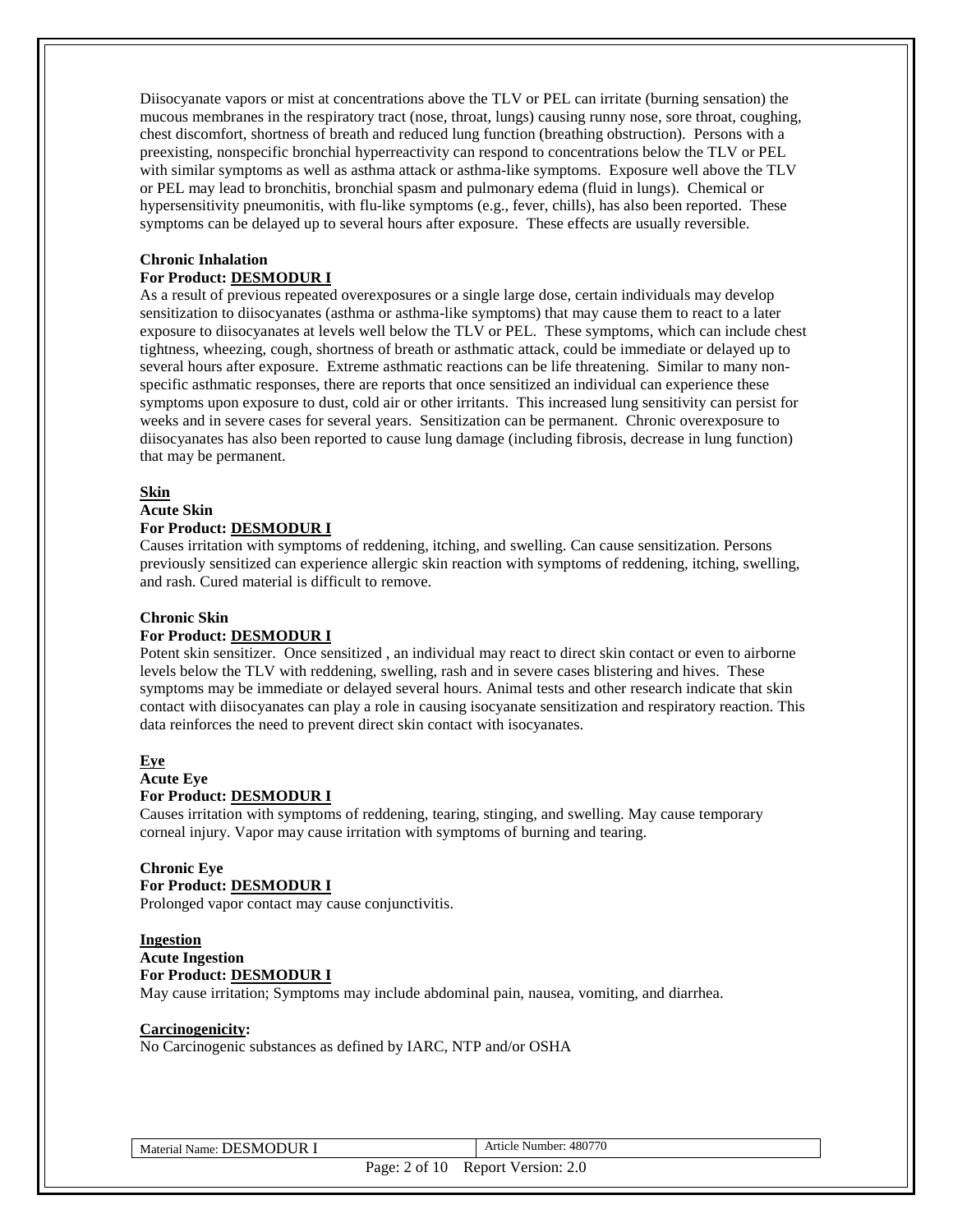# **3. Composition/Information on Ingredients**

**Hazardous Components**

**Weight % Components CAS-No.** 100% Isophorone Diisocyanate(IPDI) 4098-71-9

#### **4. First Aid Measures**

#### **Eye Contact**

In case of contact, immediately flush eyes with plenty of water for at least 15 minutes. Use lukewarm water if possible. Use fingers to ensure that eyelids are separated and that the eye is being irrigated. Then remove contact lenses, if easily removable, and continue eye irrigation for not less than 15 minutes. Get medical attention.

#### **Skin Contact**

Immediately remove contaminated clothing and shoes. In case of skin contact, wash affected areas with soap and water. Use lukewarm water if possible. After washing, cover affected skin area with polyethylene glycol (300-500 molecular weight) and wash again immediately with soap and water to thoroughly remove polyethylene glycol and residual isocyanate. Repeat if necessary. Get medical attention immediately. Wash contaminated clothing before reuse.

#### **Inhalation**

Move to an area free from further exposure. Get medical attention immediately. Administer oxygen or artificial respiration as needed. Asthmatic symptoms may develop and may be immediate or delayed up to several hours. Extreme asthmatic reactions can be life threatening.

#### **Ingestion**

Do not induce vomiting. Wash mouth out with water. Do not give anything by mouth to an unconscious person. Get medical attention.

#### **Notes to physician**

Eyes: Stain for evidence of corneal injury. If cornea is burned, instill antibiotic/steroid preparation as needed. Workplace vapors could produce reversible corneal epithelial edema impairing vision. Skin: This compound is a skin sensitizer. Treat symptomatically as for contact dermatitis or thermal burn. Ingestion: Treat symptomatically. There is no specific antidote. Inducing vomiting is contraindicated because of the irritating nature of the compound. Inhalation: Treatment is essentially symptomatic. An individual having a dermal or pulmonary sensitization reaction to this material should be removed from further exposure to any diisocyanate.

#### **5. Fire-Fighting Measures**

**Suitable Extinguishing Media:** dry chemical, carbon dioxide (CO2), foam, water spray for large fires.

#### **Special Fire Fighting Procedures**

Firefighters should wear NFPA compliant structural firefighting protective equipment, including selfcontained breathing apparatus and NFPA compliant helmet, hood, boots and gloves. Avoid contact with product. Decontaminate equipment and protective clothing prior to reuse. During a fire, isocyanate vapors and other irritating, highly toxic gases may be generated by thermal decomposition or combustion. Exposure to heated diisocyanate can be extremely dangerous.

#### **Unusual Fire/Explosion Hazards**

Closed container may forcibly rupture under extreme heat or when contents are contaminated with water

| Material Name: DESMODUR I | Article Number: 480770            |
|---------------------------|-----------------------------------|
|                           | Page: 3 of 10 Report Version: 2.0 |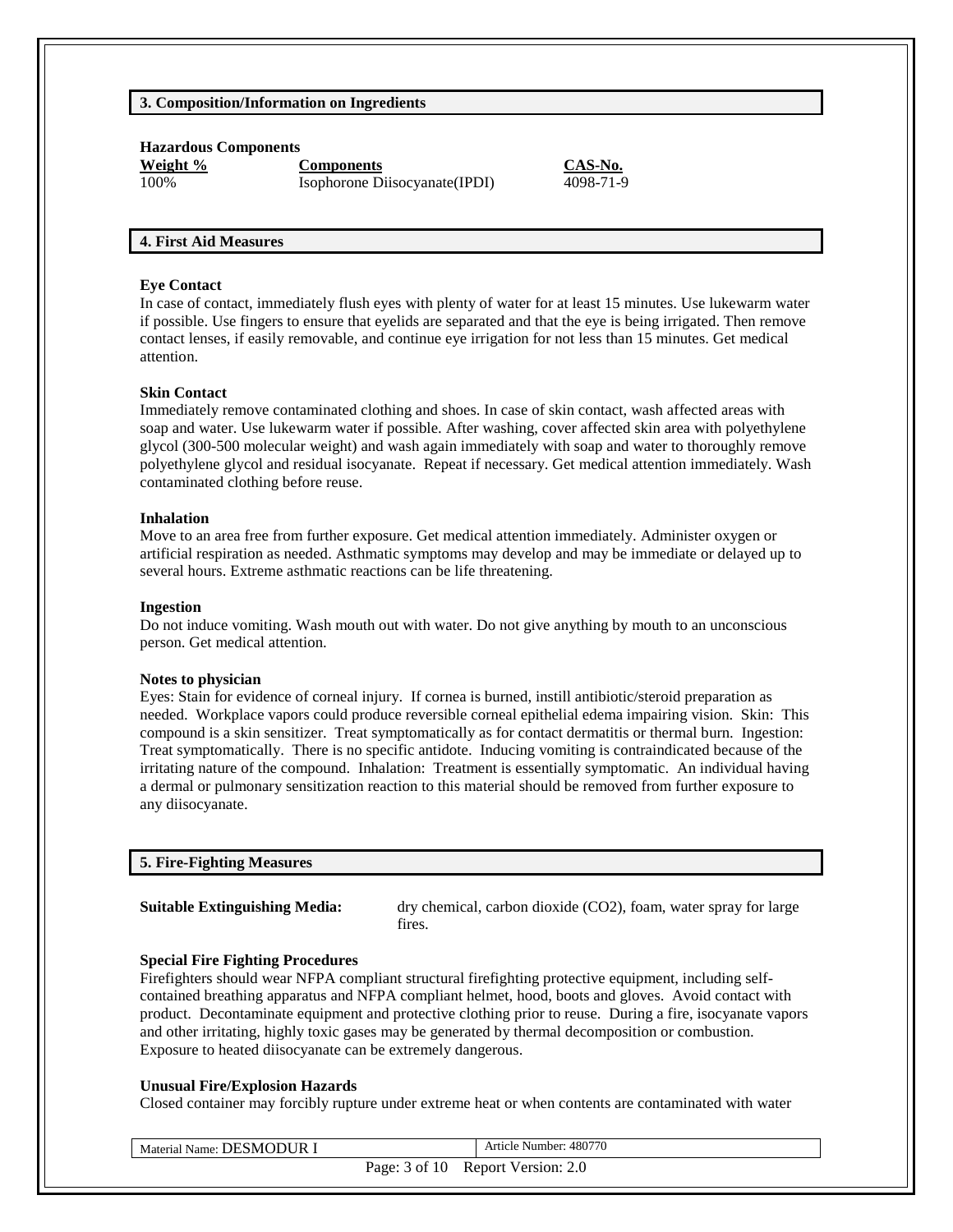(CO2 formed). Use cold-water spray to cool fire-exposed containers to minimize the risk of rupture. Large fires can be extinguished with large volumes of water applied from a safe distance, since reaction between water and hot diisocyanate can be vigorous.

#### **6. Accidental release measures**

#### **Spill and Leak Procedures**

Evacuate non-emergency personnel. Isolate the area and prevent access. Remove ignition sources. Notify management. Put on protective equipment. Control source of the leak. Ventilate. Contain the spill to prevent spread into drains, sewers, water supplies, or soil. Call Bayer at 412-923-1800 for assistance and advice. Major Spill or Leak (Standing liquid): To minimize vapor, cover the spillage with fire fighting foam (AFFF). Released material may be pumped into closed, but not sealed, metal container for disposal. Process can generate heat. Minor Spill or Leak (Wet surface): Cover spill area with suitable absorbent material (Kitty Litter, Oil-Dri®, etc). Saturate absorbent material with neutralization solution and mix. Wait 15 minutes. Collect material in open-head metal containers. Repeat applications of decontamination solution, with scrubbing, followed by absorbent until the surface is decontaminated. Check for residual surface contamination. Swype® test kits have been used for this purpose. Apply lid loosely and allow containers to vent for 72 hours to let carbon dioxide (CO2) escape.

#### **Additional Spill Procedures/Neutralization**

Neutralization solution: mix equal amounts of the following to total two times the estimated spill volume: (1) mineral spirits 80%, VM&P naphtha 15% and household detergent 5%; and (2) a 50/50 mixture of monoethanolamine and water.

Bayer requires that CHEMTREC be immediately notified (800-424-9300) when this product is unintentionally released from its container during its course of distribution, regardless of the amount released. Distribution includes transportation, storage incidental to transportation, loading and unloading. Such notification must be immediate and made by the person having knowledge of the release.

#### **7. Handling and Storage**

| <b>Storage Temperature:</b> |                  |
|-----------------------------|------------------|
| minimum:                    | $-20$ °C (-4 °F) |
| maximum:                    | 50 °C (122 °F)   |

#### **Storage Period**

12 Months: after receipt of material by customer

#### **Handling/Storage Precautions**

Do not breathe vapors, mists, or dusts. Use adequate ventilation to keep airborne isocyanate levels below the exposure limits. Wear respiratory protection if material is heated, sprayed, used in a confined space, or if the exposure limit is exceeded. Warning properties (irritation of the eyes, nose and throat or odor) are not adequate to prevent overexposure from inhalation. This material can produce asthmatic sensitization upon either single inhalation exposure to a relatively high concentration or upon repeated inhalation exposures to lower concentrations. Individuals with lung or breathing problems or prior allergic reactions to isocyanates must not be exposed to vapor or spray mist. Avoid contact with skin and eyes. Wear appropriate eye and skin protection. Wash thoroughly after handling. Do not breathe smoke and gases created by overheating or burning this material. Decomposition products can be highly toxic and irritating. Store in tightly closed containers to prevent moisture contamination. Do not reseal if contamination is suspected.

#### **Further Info on Storage Conditions**

| Material Name: DESMODUR I | Article Number: 480770            |
|---------------------------|-----------------------------------|
|                           | Page: 4 of 10 Report Version: 2.0 |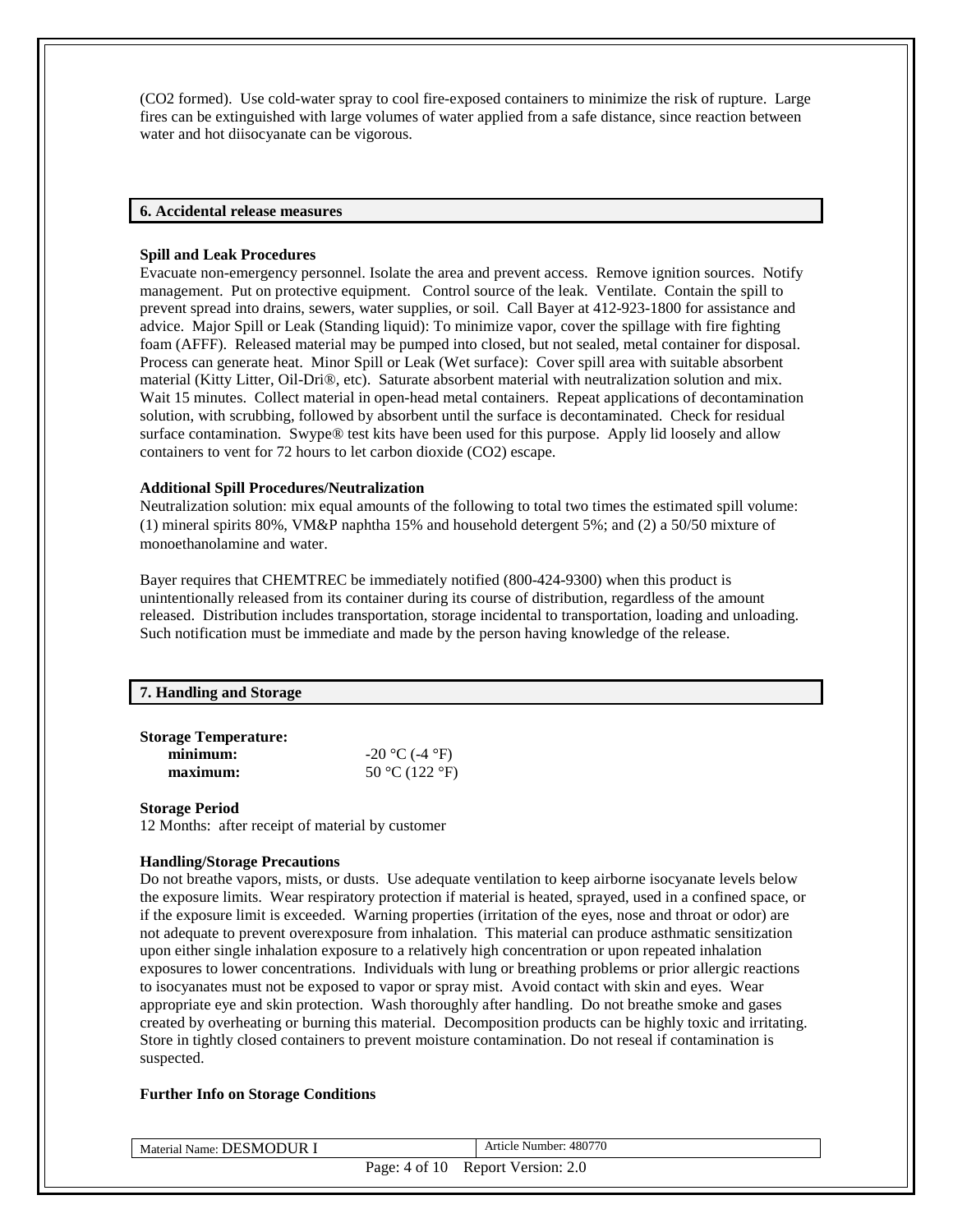Employee education and training in the safe use and handling of this product are required under the OSHA Hazard Communication Standard 29 CFR 1910.1200.

**8. Exposure Controls / Personal Protection** 

#### **Isophorone Diisocyanate(IPDI) (4098-71-9)**

US. ACGIH Threshold Limit Values Time Weighted Average (TWA): 0.005 ppm

#### **Industrial Hygiene/Ventilation Measures**

Local exhaust should be used to maintain levels below the TLV whenever this diisocyanate is heated, sprayed, or aerosolized. Standard reference sources regarding industrial ventilation (e.g., ACGIH Industrial Ventilation Manual) should be consulted for guidance about adequate ventilation. To ensure that published exposure limits have not been exceeded, monitoring for airborne diisocyanate should become part of the overall employee exposure characterization program. NIOSH, OSHA, Bayer, and others have developed sampling and analytical methods. Bayer methods can be made available, upon request.

#### **Respiratory Protection**

Airborne IPDI concentrations greater than the appropriate standard/guideline can occur in inadequately ventilated environments when IPDI is sprayed, aerosolized, or heated. In such cases, respiratory protection must be worn. The type of respiratory protection selected must comply with the requirements set forth in OSHA's Respiratory Protection Standard (29 CFR1910.134). The type of respiratory protection available includes (1) an atmosphere-supplying respirator such as a self-contained breathing apparatus (SCBA) or a supplied air respirator (SAR) in the positive pressure or continuous flow mode, or (2) an air-purifying respirator (APR). If an APR is selected, the following conditions must be met: $(1)$  (a) the cartridge must be equipped with an end-of-service life indicator (ESLI) certified by NIOSH, or (1) (b) a change out schedule, based on objective information or data that will ensure that the cartridges are changed out before the end of their service life, must be developed and implemented. The basis for the change out schedule must be described in the written respirator program, and (2) the airborne IPDI concentration must be no greater than 10 times the appropriate standard/guideline. The recommended APR cartridge is an organic vapor/particulate filter combination cartridge (OV/P100).

#### **Hand Protection**

Gloves should be worn., Nitrile rubber gloves., Butyl rubber gloves., Neoprene gloves

# **Eye Protection**

When directly handling liquid product, eye protection is required. Examples of eye protection include a chemical safety goggle, or chemical safety goggle in combination with a full face shield when there is a greater risk of splash.

#### **Skin and body protection**

Any area of skin that could potentially come in contact with this diisocyanate, or a formulation containing this diisocyanate, must be covered by a permeation resistant barrier (e.g., butyl or nitrile rubber gloves, neoprene apron, chemical suit, etc.). When there is potential for a major splash directly onto the skin, such as when breaking into lines, a full chemical suit is required. When the application results in airborne vapor or mist, a full permeation resistant suit, including head covering, faceshield, gloves and overshoes, is required.

#### **Medical Surveillance**

All applicants who are assigned to an isocyanate work area should undergo a pre-placement medical evaluation. A history of eczema or respiratory allergies such as hay fever, are possible reasons for medical exclusion from isocyanate areas. Applicants who have a history of adult asthma should be restricted from work with isocyanates. Applicants with a history of prior isocyanate sensitization should be excluded from further work with isocyanates. A comprehensive annual medical surveillance program should be instituted

| Material Name: DESMODUR I | Article Number: 480770            |
|---------------------------|-----------------------------------|
|                           | Page: 5 of 10 Report Version: 2.0 |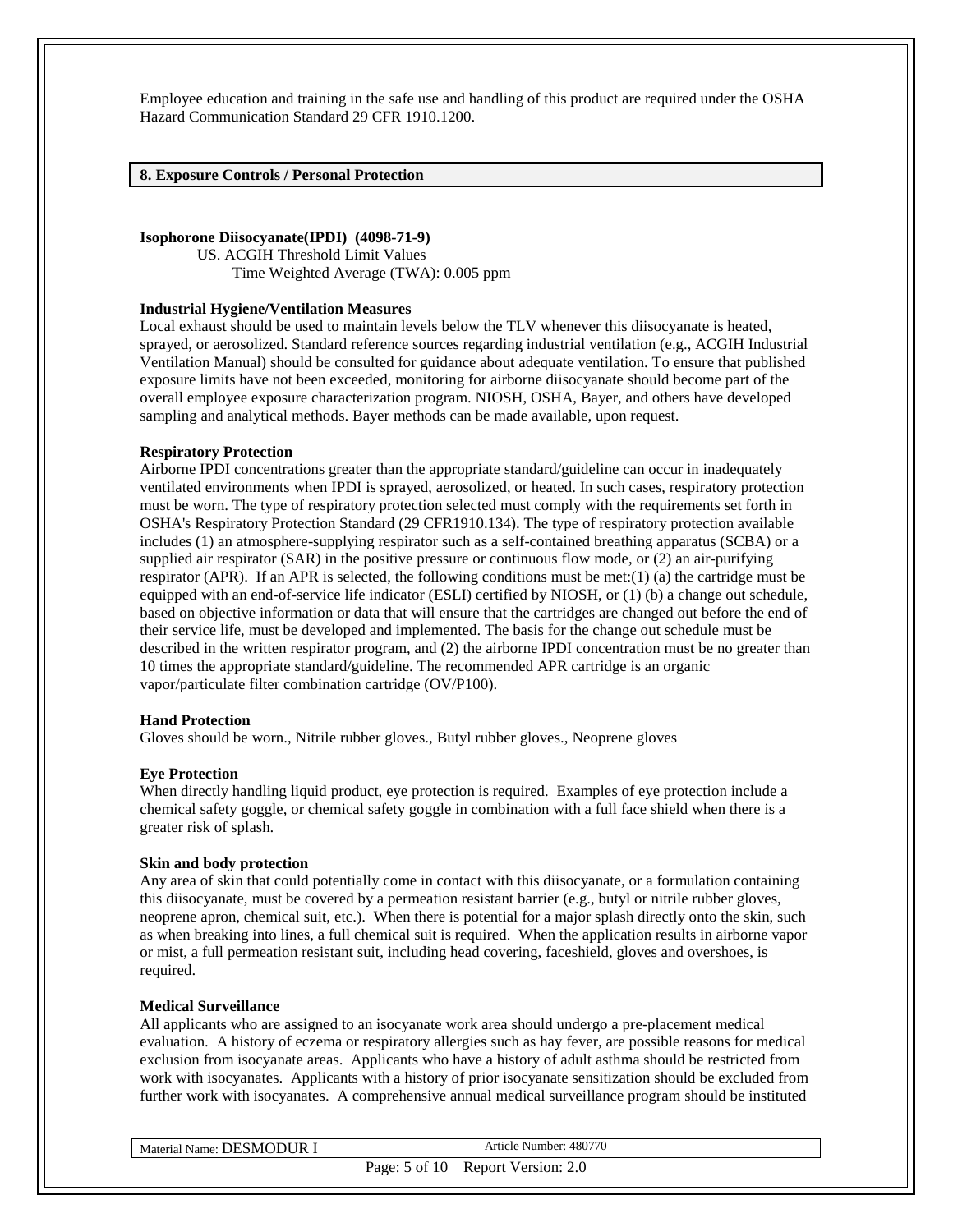for all employees who are potentially exposed to diisocyanates. Once a worker has been diagnosed as sensitized to any isocyanate, no further exposure can be permitted. Refer to the Bayer pamphlet (Medical Surveillance Program for Isocyanate Workers) for additional guidance.

#### **Additional Protective Measures**

Emergency showers and eye wash stations should be available. Educate and train employees in the safe use and handling of this product. Follow all label instructions.

**Form:** liquid

# **9. Physical and chemical properties**

| Form:                            |
|----------------------------------|
| Color:                           |
| Odor:                            |
| <b>Freezing Point:</b>           |
| <b>Boiling Point/Range:</b>      |
| <b>Flash Point:</b>              |
| <b>Lower Explosion Limit:</b>    |
| <b>Upper Explosion Limit:</b>    |
| <b>Vapor Pressure:</b>           |
| <b>Specific Gravity:</b>         |
| <b>Solubility in Water:</b>      |
| <b>Autoignition Temperature:</b> |
| <b>Viscosity, Dynamic:</b>       |
| <b>Bulk Density:</b>             |
| <b>Molecular Weight:</b>         |

**Clear Odor:** Pungent **Freezing Point:** -60 °C (-76 °F) **Boiling Point/Range:** 157.78 °C (316 °F) @ 15 mmHg **Flash Point:** 155 °C (311.0 °F) (Pensky-Martens Closed Cup (ASTM D-93)) **Not Established Not Established** 0.00048 mmHg @ 20 °C (68 °F) **Specific Gravity:** 1.06 @ 20 °C (68 °F) Insoluble - Reacts slowly with water to liberate CO2 gas **Autoignition Temperature:** 430 °C (806 °F) Approximately 10 mPa.s  $\omega$  25 °C (77 °F) **Bulk Density:** 8.84 lb/gal **Molecular Weight:** 222.32

#### **10. Stability and Reactivity**

#### **Hazardous Reactions**

Contact with moisture, other materials that react with isocyanates, or temperatures above 350 F (177 C), may cause polymerization.

#### **Materials to avoid**

Water, Amines, Strong bases, Alcohols, copper alloys

#### **Hazardous decomposition products**

By Fire and High Heat: Carbon dioxide (CO2), carbon monoxide (CO), oxides of nitrogen (NOx), dense black smoke, Hydrogen cyanide, Isocyanate, Isocyanic Acid, Other undetermined compounds

#### **11. Toxicological Information**

#### **Toxicity Data for DESMODUR I**

**Acute Oral Toxicity** LD50: 5,490 mg/kg (Rat)

**Acute Inhalation Toxicity** LC50: 40 mg/m3, aerosol, 4 h (Rat)

#### **Skin Irritation**

rabbit, Severely irritating Extremely corrosive and destructive to tissue.

Material Name: DESMODUR I Article Number: 480770

Page: 6 of 10 Report Version: 2.0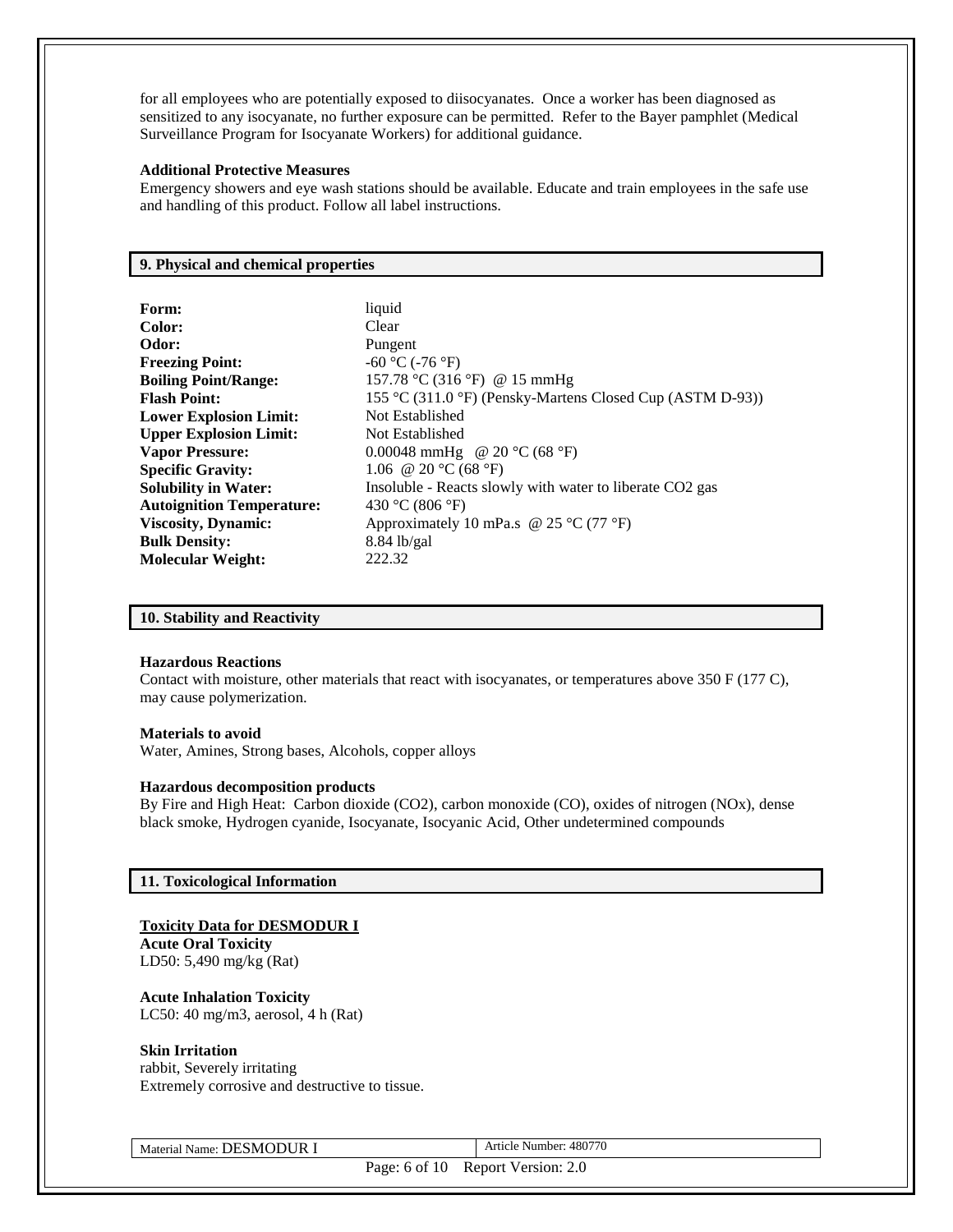**Eye Irritation** Rat, Severely irritating Severe eye irritation

**Sensitization** sensitizer (guinea pig)

#### **Toxicity Data for Isophorone Diisocyanate(IPDI)**

**Acute Oral Toxicity** LD50: 5,490 mg/kg (Rat)

#### **Acute Inhalation Toxicity**

LC50: 40 mg/m3, aerosol, 4 hrs (Rat) LC50: 260 mg/m3, 1 hrs (Rat) RD50: 0.218 ppm, 3 hrs (mouse)

#### **Acute dermal toxicity**

LD50: 4,780 mg/kg (rabbit)

**Skin Irritation** rabbit, Draize, Severely irritating

**Eye Irritation** rabbit, Draize, Severely irritating

#### **Sensitization**

dermal: sensitizer (guinea pig, Maximisation Test (GPMT)) dermal: sensitizer (guinea pig, Buehler Test) inhalation: sensitizer (Human, Other method) dermal: sensitizer (Human, Patch Test)

#### **Repeated Dose Toxicity**

28 Days, Inhalation: NOAEL: 0.00064 mg/l, (Rat, male, daily) 1 Week, inhalation: NOAEL: 1.04 mg/m3, (Rat, Male/Female, 6 hrs/day 5 days/week)

#### **Mutagenicity**

Genetic Toxicity in Vitro: Ames: negative (Salmonella typhimurium, Metabolic Activation: with/without)

#### **Toxicity to Reproduction/Fertility**

inhalation, 6 hrs/day 7 days/week, (Rat, Female) NOAEL (parental): 1 mg/m3 air/day, NOAEL (F2): 1 mg/m3 air/day

# **12. Ecological Information**

# **Ecological Data for DESMODUR I**

**Additional Ecotoxicological Remarks** No data available for this product.

#### **Ecological Data for Isophorone Diisocyanate(IPDI) Biodegradation**

aerobic, 62 %, Exposure time: 28 Days

Material Name: DESMODUR I Article Number: 480770

Page: 7 of 10 Report Version: 2.0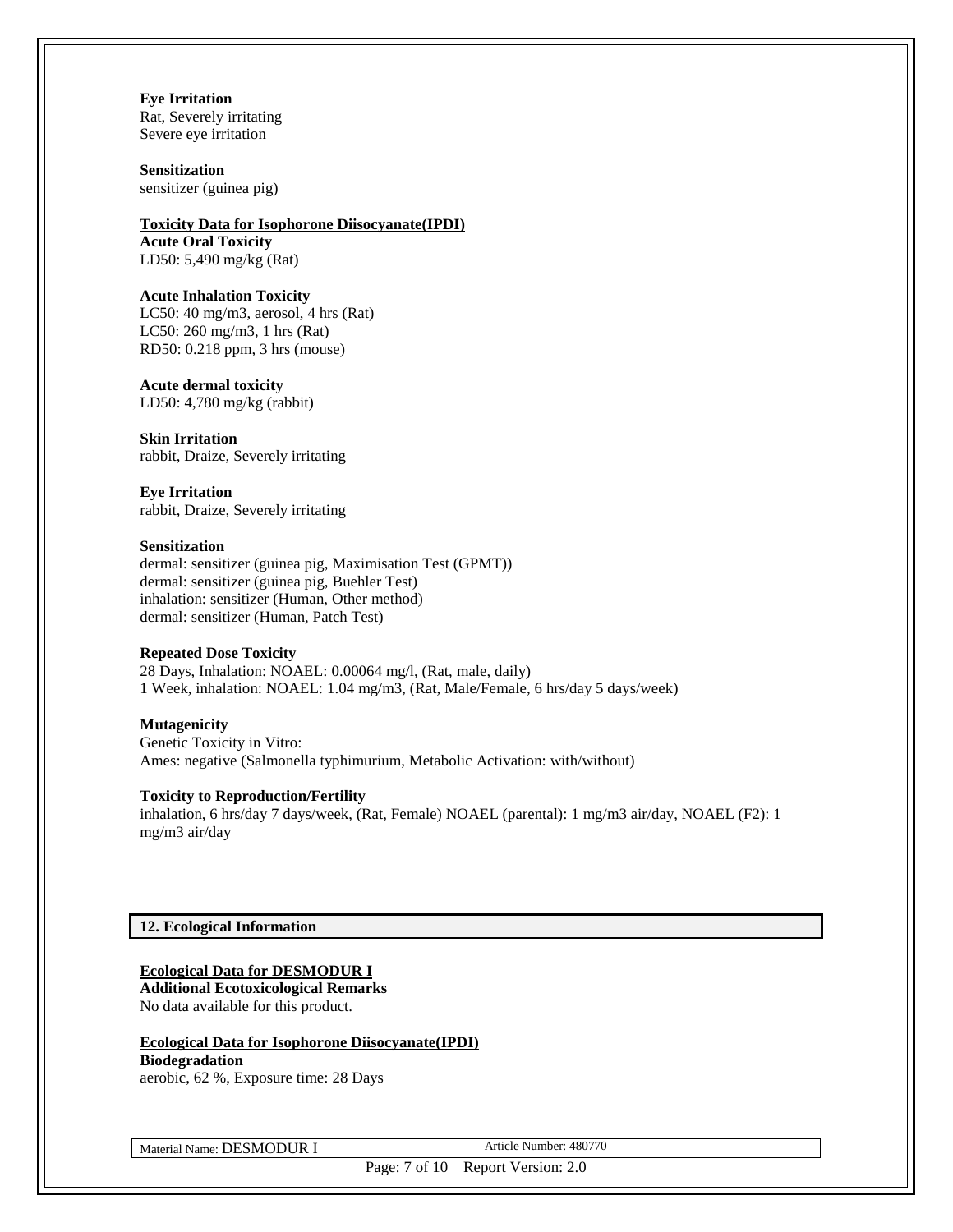#### **Acute and Prolonged Toxicity to Fish**

LC50: 1.8 mg/l (Golden orfe (Leuciscus idus), 48 hrs)

#### **Acute Toxicity to Aquatic Invertebrates**

EC50: 27 - 83.7 mg/l (Water flea (Daphnia magna), 24 hrs)

#### **Toxicity to Aquatic Plants**

EC50: 118.7 mg/l, End Point: growth (Green algae (Scenedesmus subspicatus), 72 hrs)

#### **Toxicity to Microorganisms**

EC10: 554 mg/l, (Pseudomonas putida, 6 hrs)

#### **13. Disposal considerations**

#### **Waste Disposal Method**

Waste disposal should be in accordance with existing federal, state and local environmental control laws. Incineration is the preferred method.

#### **Empty Container Precautions**

Empty containers retain product residue; observe all precautions for product. Do not heat or cut empty container with electric or gas torch because highly toxic vapors and gases are formed. Do not reuse without thorough commercial cleaning and reconditioning. If container is to be disposed, ensure all product residues are removed prior to disposal.

| 14. Transportation information   |                                |
|----------------------------------|--------------------------------|
|                                  |                                |
| Land transport (DOT)             |                                |
| <b>Proper Shipping Name:</b>     | Isophorone diisocyanate        |
| <b>Hazard Class or Division:</b> | 6.1                            |
| <b>UN/NA Number:</b>             | <b>UN2290</b>                  |
| <b>Packaging Group:</b>          | Ш                              |
| <b>Hazard Label(s):</b>          | Toxic                          |
|                                  |                                |
| <b>Sea transport (IMDG)</b>      |                                |
| <b>Proper Shipping Name:</b>     | <b>ISOPHORONE DIISOCYANATE</b> |
| <b>Hazard Class or Division:</b> | 6.1                            |
| $UN-N0$ :                        | <b>UN2290</b>                  |
| <b>Packaging Group:</b>          | Ш                              |
| <b>Hazard Label(s):</b>          | Toxic                          |
|                                  |                                |
| Air transport (ICAO/IATA)        |                                |
| <b>Proper Shipping Name:</b>     | Isophorone diisocyanate        |
| <b>Hazard Class or Division:</b> | 6.1                            |
| UN-No:                           | <b>UN2290</b>                  |
| <b>Packaging Group:</b>          | Ш                              |
| <b>Hazard Label(s):</b>          | Toxic                          |
|                                  |                                |
|                                  |                                |
|                                  |                                |

# **15. Regulatory Information**

Material Name: DESMODUR I Article Number: 480770

Page: 8 of 10 Report Version: 2.0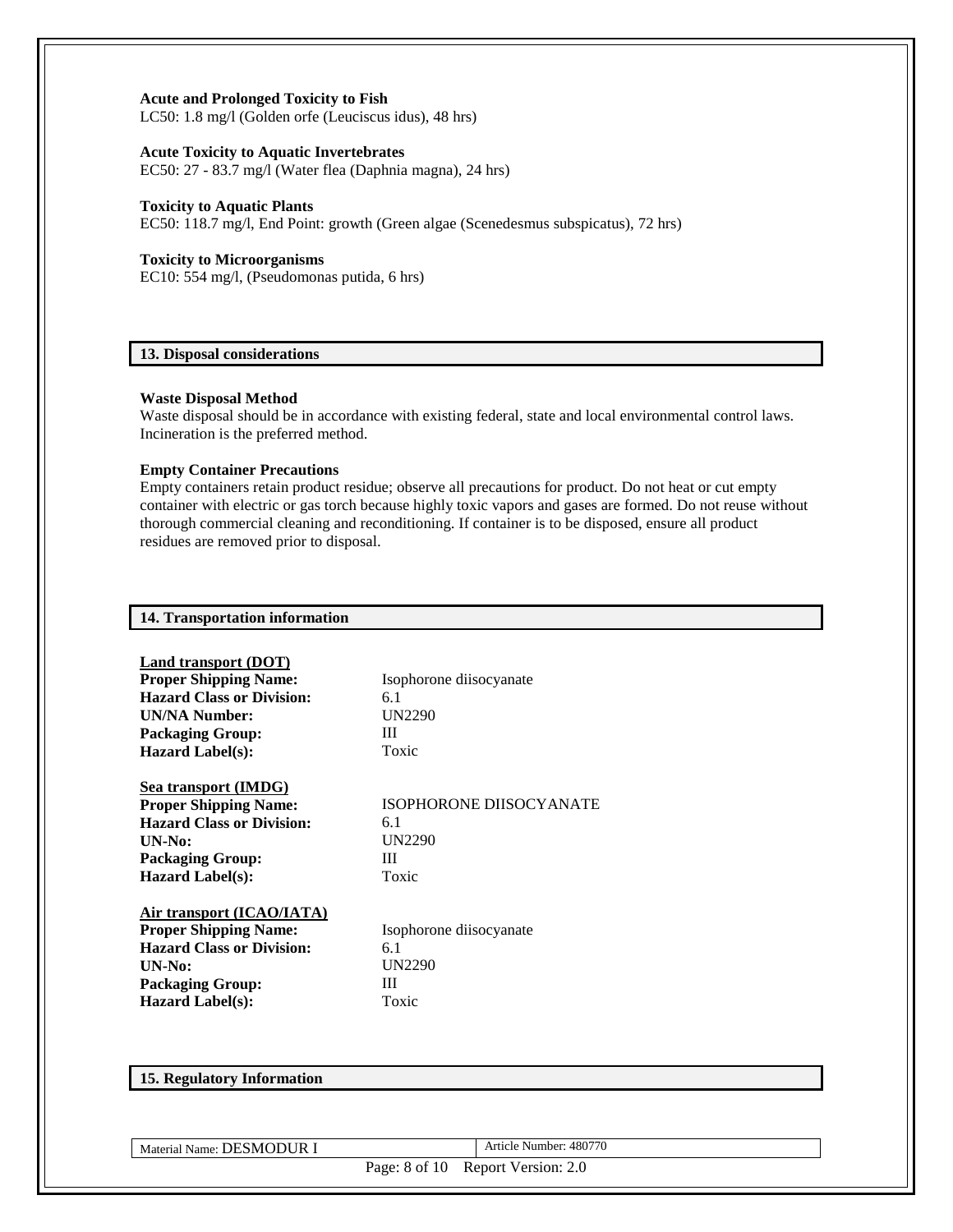#### **United States Federal Regulations**

**OSHA Hazcom Standard Rating:** Hazardous

**US. Toxic Substances Control Act:** Listed on the TSCA Inventory.

# **US. EPA CERCLA Hazardous Substances (40 CFR 302):**

**Components**

None

**SARA Section 311/312 Hazard Categories:** Acute Health Hazard, Chronic Health Hazard, Reactivity Hazard

#### **US. EPA Emergency Planning and Community Right-To-Know Act (EPCRA) SARA Title III Section 302 Extremely Hazardous Substance (40 CFR 355, Appendix A): Components**

Isophorone Diisocyanate(IPDI)

# **US. EPA Emergency Planning and Community Right-To-Know Act (EPCRA) SARA Title III Section 313 Toxic Chemicals (40 CFR 372.65) - Supplier Notification Required: Components**

Isophorone Diisocyanate(IPDI)

#### **US. EPA Resource Conservation and Recovery Act (RCRA) Composite List of Hazardous Wastes and Appendix VIII Hazardous Constituents (40 CFR 261):**

If discarded in its purchased form, this product would not be a hazardous waste either by listing or by characteristic. However, under RCRA, it is the responsibility of the product user to determine at the time of disposal, whether a material containing the product or derived from the product should be classified as a hazardous waste. (40 CFR 261.20-24)

#### **State Right-To-Know Information**

The following chemicals are specifically listed by individual states; other product specific health and safety data in other sections of the MSDS may also be applicable for state requirements. For details on your regulatory requirements you should contact the appropriate agency in your state.

#### **Massachusetts, New Jersey or Pennsylvania Right to Know Substance Lists:**

| Weight % | <b>Components</b>             | CAS-No.   |
|----------|-------------------------------|-----------|
| 100%     | Isophorone Disocyanate (IPDI) | 4098-71-9 |

**New Jersey Environmental Hazardous Substances List and/or New Jersey RTK Special Hazardous Substances Lists:**

| Weight % | <b>Components</b>              | CAS-No.   |
|----------|--------------------------------|-----------|
| 100%     | Isophorone Diisocyanate (IPDI) | 4098-71-9 |

#### **California Prop. 65:**

To the best of our knowledge, this product does not contain any of the listed chemicals, which the state of California has found to cause cancer, birth defects or other reproductive harm.

|  |  | 16. Other Information |
|--|--|-----------------------|
|--|--|-----------------------|

#### **NFPA 704M Rating**

| тn<br>ונפ         |  |
|-------------------|--|
| `lammabilitv<br>F |  |

Material Name: DESMODUR I Article Number: 480770

Page: 9 of 10 Report Version: 2.0